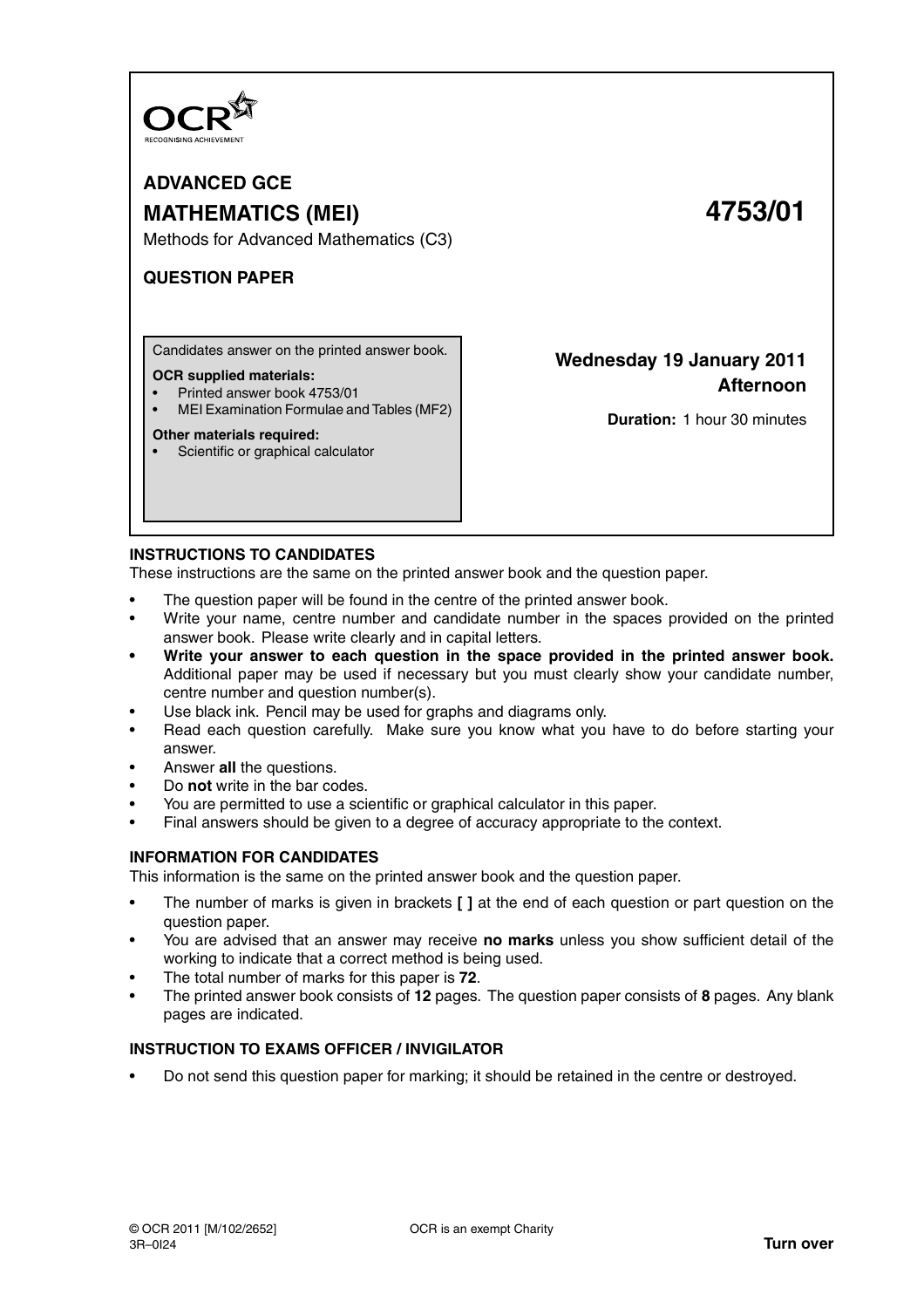## **Section A** (36 marks)

1 Given that 
$$
y = \sqrt[3]{1 + x^2}
$$
, find  $\frac{dy}{dx}$ . [4]

- **2** Solve the inequality  $|2x + 1| \ge 4$ . [4]
- **3** The area of a circular stain is growing at a rate of 1 mm<sup>2</sup> per second. Find the rate of increase of its radius at an instant when its radius is 2 mm. **[5]**
- **4** Use the triangle in Fig. 4 to prove that  $\sin^2 \theta + \cos^2 \theta = 1$ . For what values of  $\theta$  is this proof valid?



- **5** (i) On a single set of axes, sketch the curves  $y = e^x 1$  and  $y = 2e^{-x}$ . **[3]**
	- **(ii)** Find the exact coordinates of the point of intersection of these curves. **[5]**
- **6** A curve is defined by the equation  $(x + y)^2 = 4x$ . The point (1, 1) lies on this curve.

By differentiating implicitly, show that  $\frac{dy}{dx}$  = 2  $\frac{2}{x+y}$  – 1.

Hence verify that the curve has a stationary point at  $(1, 1)$ . [4]

**[3]**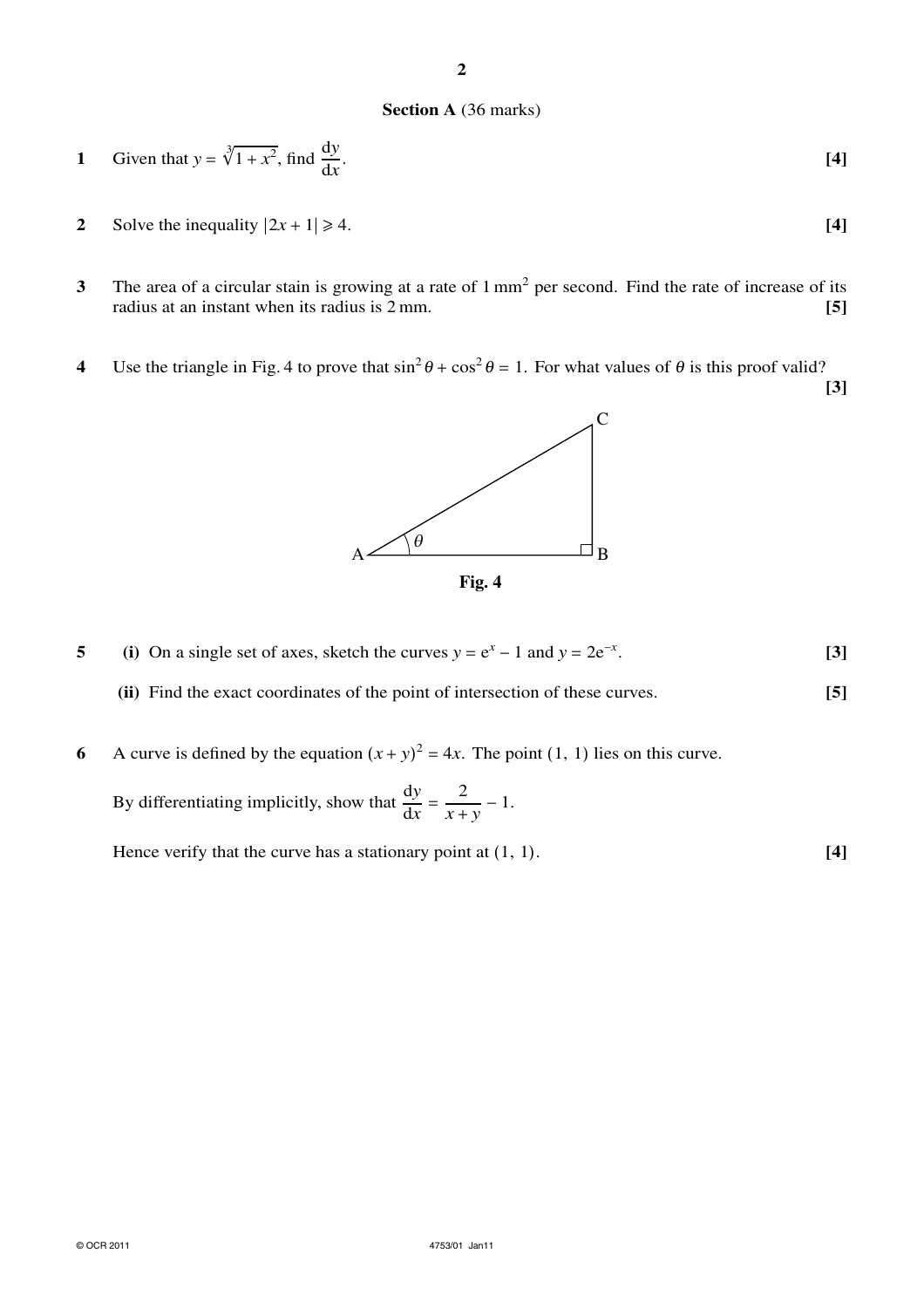**7** Fig. 7 shows the curve  $y = f(x)$ , where  $f(x) = 1 + 2 \arctan x$ ,  $x \in \mathbb{R}$ . The scales on the *x*- and *y*-axes are the same.



| (i) Find the range of f, giving your answer in terms of $\pi$ .                              | $\lceil 3 \rceil$ |
|----------------------------------------------------------------------------------------------|-------------------|
| (ii) Find $f^{-1}(x)$ , and add a sketch of the curve $y = f^{-1}(x)$ to the copy of Fig. 7. | $\sqrt{5}$        |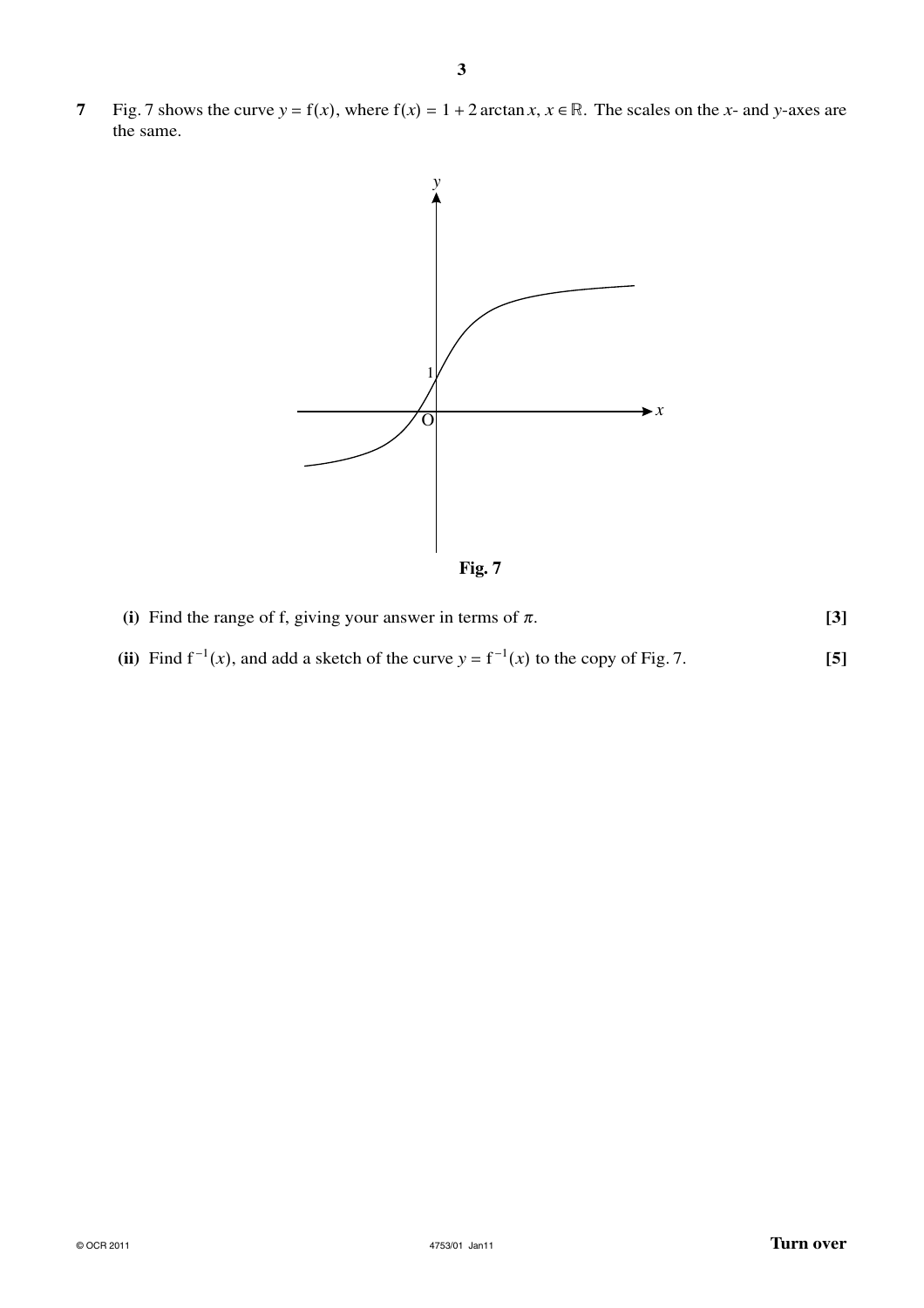## **Section B** (36 Marks)

**8** (i) Use the substitution  $u = 1 + x$  to show that

$$
\int_0^1 \frac{x^3}{1+x} dx = \int_a^b \left( u^2 - 3u + 3 - \frac{1}{u} \right) du,
$$

where *a* and *b* are to be found.

Hence evaluate 
$$
\int_0^1 \frac{x^3}{1+x} dx
$$
, giving your answer in exact form. [7]

Fig. 8 shows the curve  $y = x^2 \ln(1 + x)$ .



**Fig. 8**

(ii) Find  $\frac{dy}{dx}$ .

Verify that the origin is a stationary point of the curve. **[5]**

- 
- **(iii)** Using integration by parts, and the result of part **(i)**, find the exact area enclosed by the curve  $y = x^2 \ln(1 + x)$ , the *x*-axis and the line  $x = 1$ . **[6]**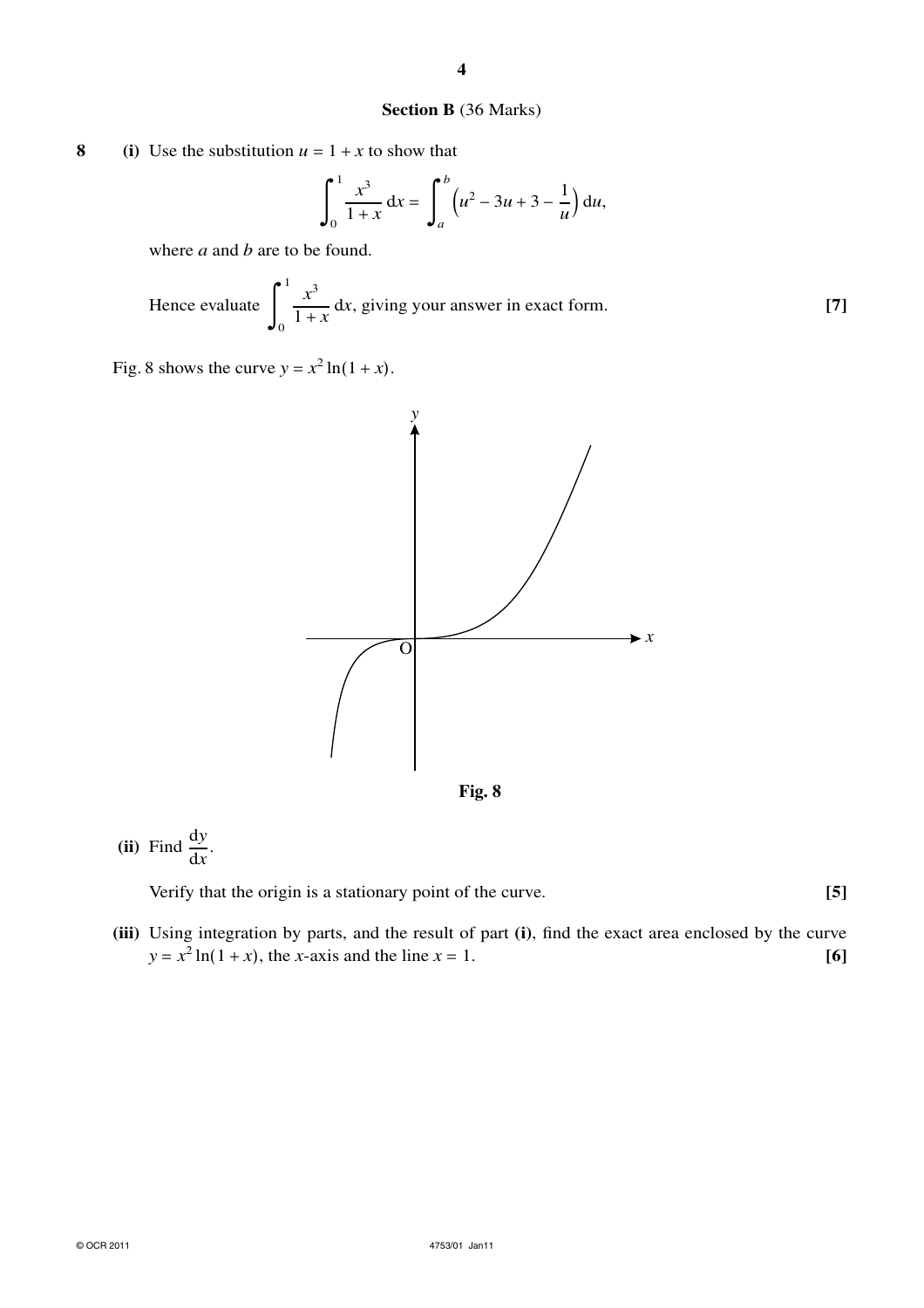**9** Fig. 9 shows the curve  $y = f(x)$ , where  $f(x) = \frac{1}{\cos^2 x}, -\frac{1}{2}$  $\frac{1}{2}\pi < x < \frac{1}{2}$  $\frac{1}{2}\pi$ , together with its asymptotes  $x = \frac{1}{2}$  $rac{1}{2}\pi$ and  $x = -\frac{1}{2}$  $rac{1}{2}\pi$ .



**Fig. 9**

- (i) Use the quotient rule to show that the derivative of  $\frac{\sin x}{\cos x}$  is  $\frac{1}{\cos x}$  $\cos^2 x$ . **[3]**
- (ii) Find the area bounded by the curve  $y = f(x)$ , the *x*-axis, the *y*-axis and the line  $x = \frac{1}{4}$ 4 <sup>π</sup>. **[3]**

The function  $g(x)$  is defined by  $g(x) = \frac{1}{2}f(x + \frac{1}{4})$  $rac{1}{4}\pi$ .

- (iii) Verify that the curves  $y = f(x)$  and  $y = g(x)$  cross at  $(0, 1)$ . [3]
- (iv) State a sequence of two transformations such that the curve  $y = f(x)$  is mapped to the curve  $y = g(x)$ .

On the copy of Fig. 9, sketch the curve  $y = g(x)$ , indicating clearly the coordinates of the minimum point and the equations of the asymptotes to the curve. [8] point and the equations of the asymptotes to the curve. **[8]**

(v) Use your result from part (ii) to write down the area bounded by the curve  $y = g(x)$ , the *x*-axis, the *y*-axis and the line  $x = -\frac{1}{4}$ 4  $\pi$ . [1]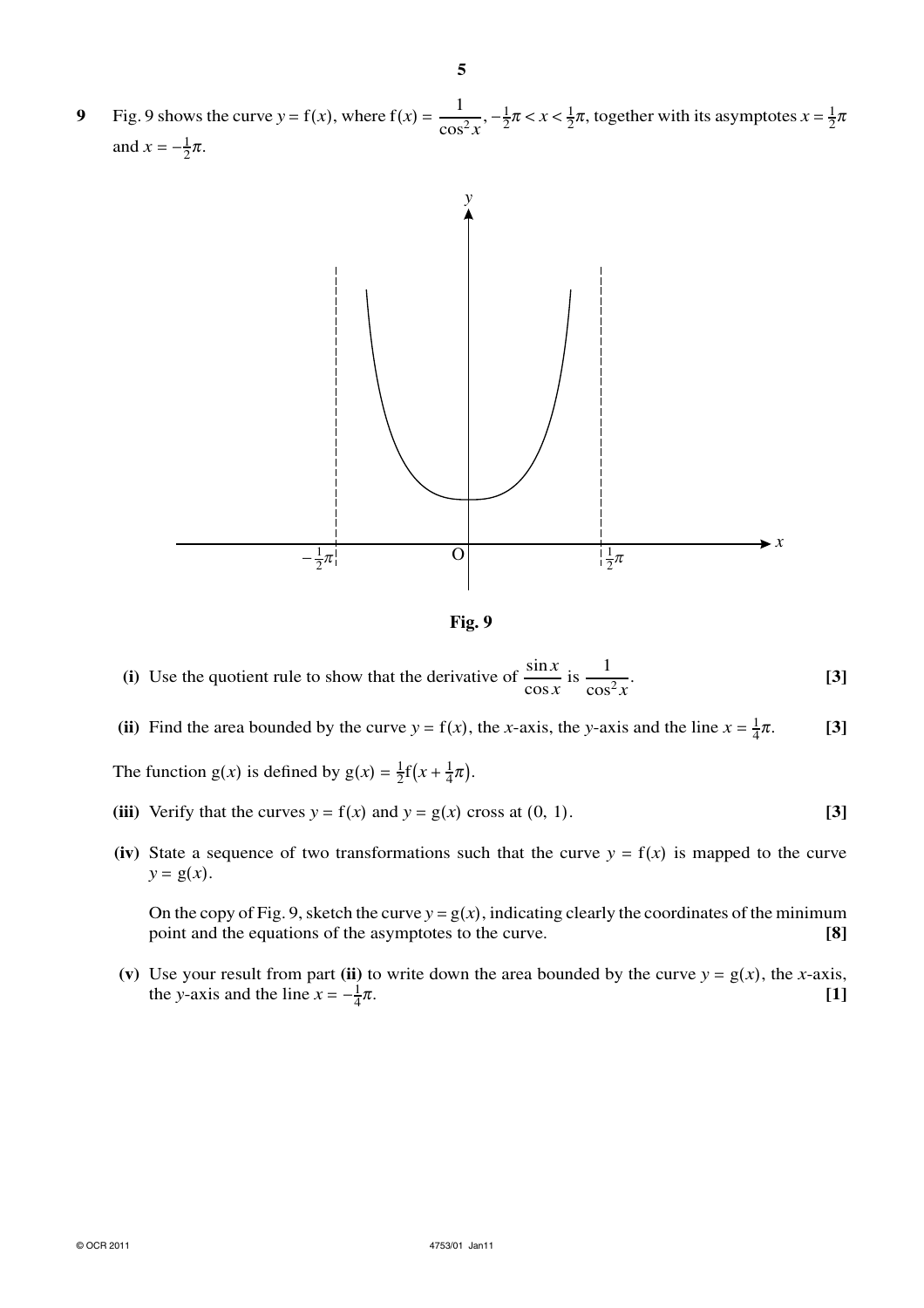## **BLANK PAGE**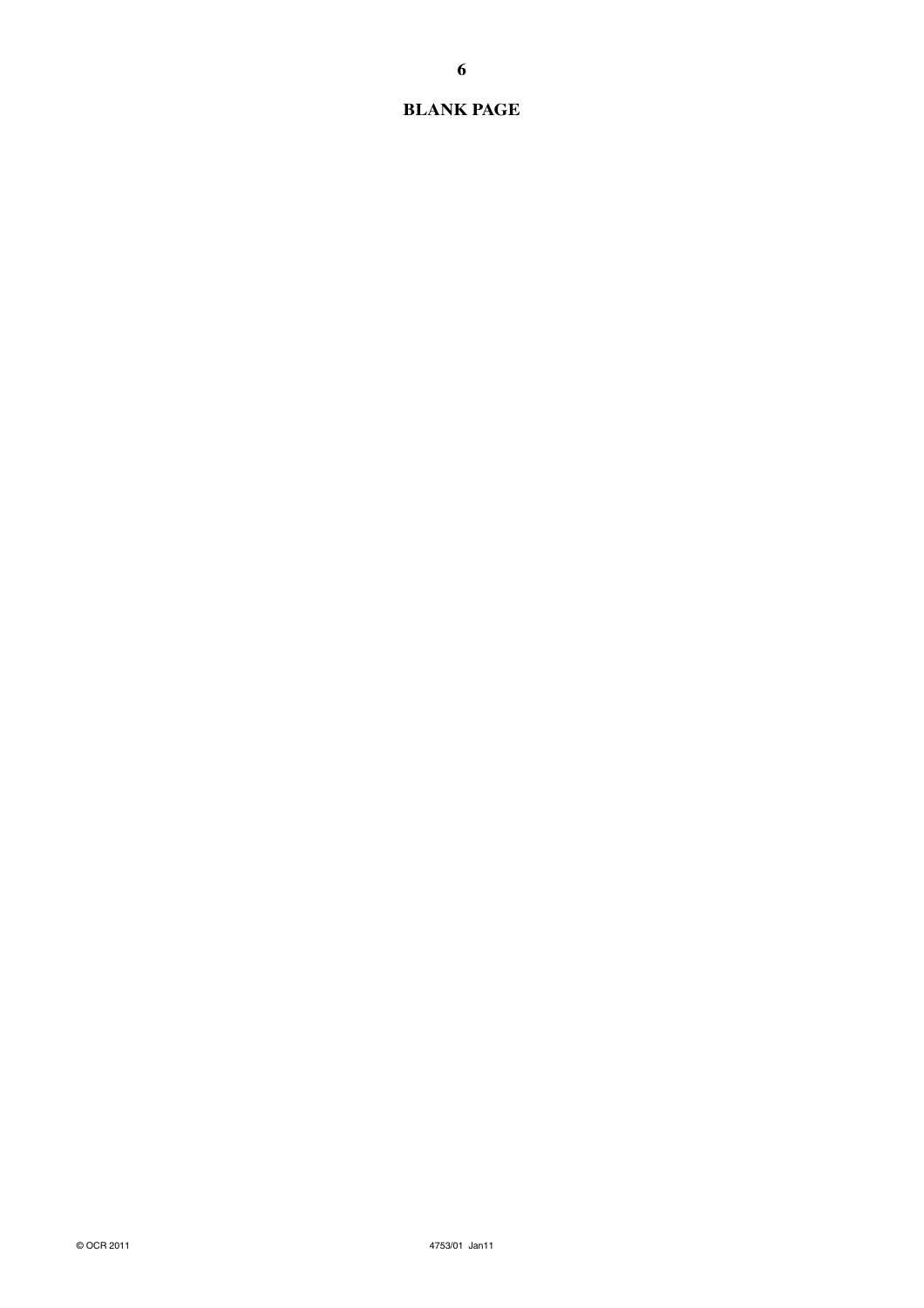## **BLANK PAGE**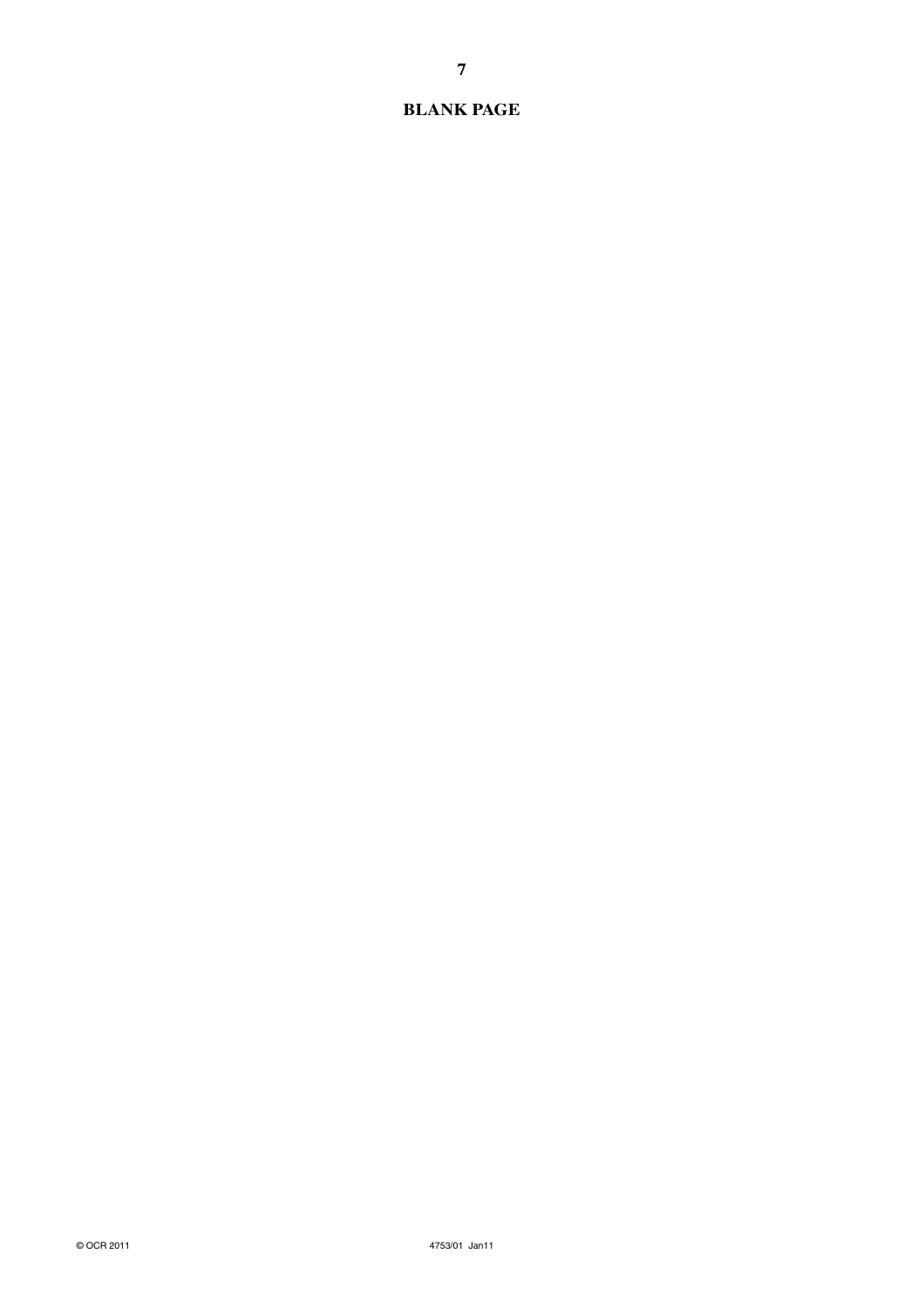

#### **Copyright Information**

OCR is committed to seeking permission to reproduce all third-party content that it uses in its assessment materials. OCR has attempted to identify and contact all copyright holders whose work is used in this paper. To avoid the issue of disclosure of answer-related information to candidates, all copyright acknowledgements are reproduced in the OCR Copyright Acknowledgements Booklet. This is produced for each series of examinations and is freely available to download from our public website (www.ocr.org.uk) after the live examination series.

**8**

If OCR has unwittingly failed to correctly acknowledge or clear any third-party content in this assessment material, OCR will be happy to correct its mistake at the earliest possible opportunity. For queries or further information please contact the Copyright Team, First Floor, 9 Hills Road, Cambridge CB2 1GE.

OCR is part of the Cambridge Assessment Group; Cambridge Assessment is the brand name of University of Cambridge Local Examinations Syndicate (UCLES), which is itself a department of the University of Cambridge.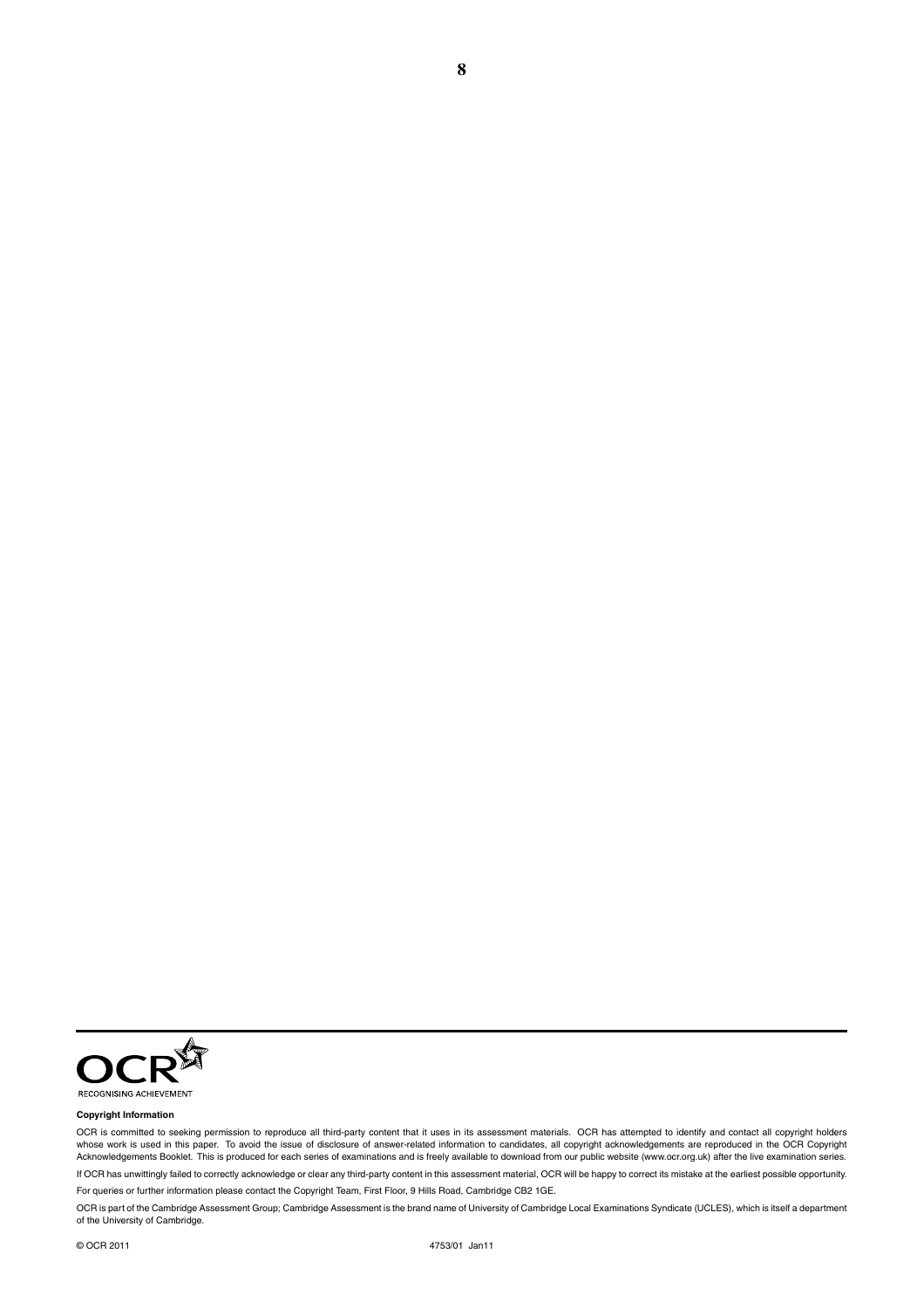

**ADVANCED GCE MATHEMATICS (MEI) 4753/01**

Methods for Advanced Mathematics (C3)

# **PRINTED ANSWER BOOK**

Candidates answer on this printed answer book.

### **OCR supplied materials:**

- Question paper 4753/01 (inserted)
- MEI Examination Formulae and Tables (MF2)

### **Other materials required:**

Scientific or graphical calculator

# **Wednesday 19 January 2011 Afternoon**

**Duration:** 1 hour 30 minutes



| Candidate<br>forename |  |  |  | Candidate<br>surname |  |  |  |
|-----------------------|--|--|--|----------------------|--|--|--|
|                       |  |  |  |                      |  |  |  |

| Centre number |  |  |  |  | Candidate number |  |  |  |  |  |
|---------------|--|--|--|--|------------------|--|--|--|--|--|
|---------------|--|--|--|--|------------------|--|--|--|--|--|

## **INSTRUCTIONS TO CANDIDATES**

These instructions are the same on the printed answer book and the question paper.

- The question paper will be found in the centre of the printed answer book.
- Write your name, centre number and candidate number in the spaces provided on the printed answer book. Please write clearly and in capital letters.
- **Write your answer to each question in the space provided in the printed answer book.** Additional paper may be used if necessary but you must clearly show your candidate number, centre number and question number(s).
- Use black ink. Pencil may be used for graphs and diagrams only.
- Read each question carefully. Make sure you know what you have to do before starting your answer.
- Answer **all** the questions.
- Do **not** write in the bar codes.
- You are permitted to use a scientific or graphical calculator in this paper.
- Final answers should be given to a degree of accuracy appropriate to the context.

## **INFORMATION FOR CANDIDATES**

This information is the same on the printed answer book and the question paper.

- The number of marks is given in brackets **[ ]** at the end of each question or part question on the question paper.
- You are advised that an answer may receive **no marks** unless you show sufficient detail of the working to indicate that a correct method is being used.
- The total number of marks for this paper is **72**.
- The printed answer book consists of **12** pages. The question paper consists of **8** pages. Any blank pages are indicated.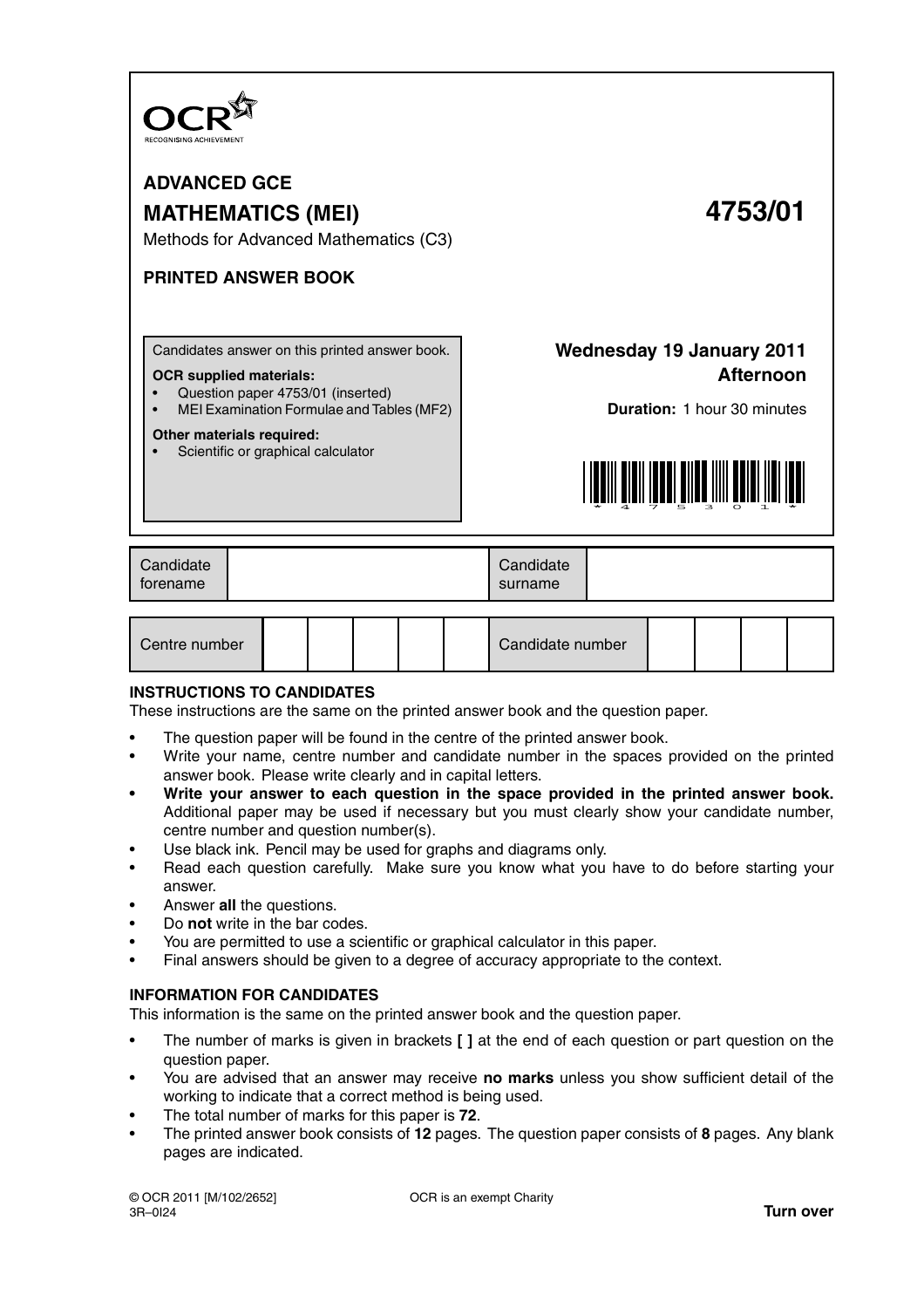**Section A** (36 marks)

|             | $\mathbf 1$ |
|-------------|-------------|
|             |             |
|             |             |
|             |             |
|             |             |
|             |             |
|             |             |
|             |             |
|             |             |
|             |             |
|             |             |
|             |             |
|             |             |
|             |             |
|             |             |
|             |             |
|             |             |
|             |             |
|             |             |
| $\mathbf 2$ |             |
|             |             |
|             |             |
|             |             |
|             |             |
|             |             |
|             |             |
|             |             |
|             |             |
|             |             |
|             |             |
|             |             |
|             |             |
|             |             |
|             |             |
|             |             |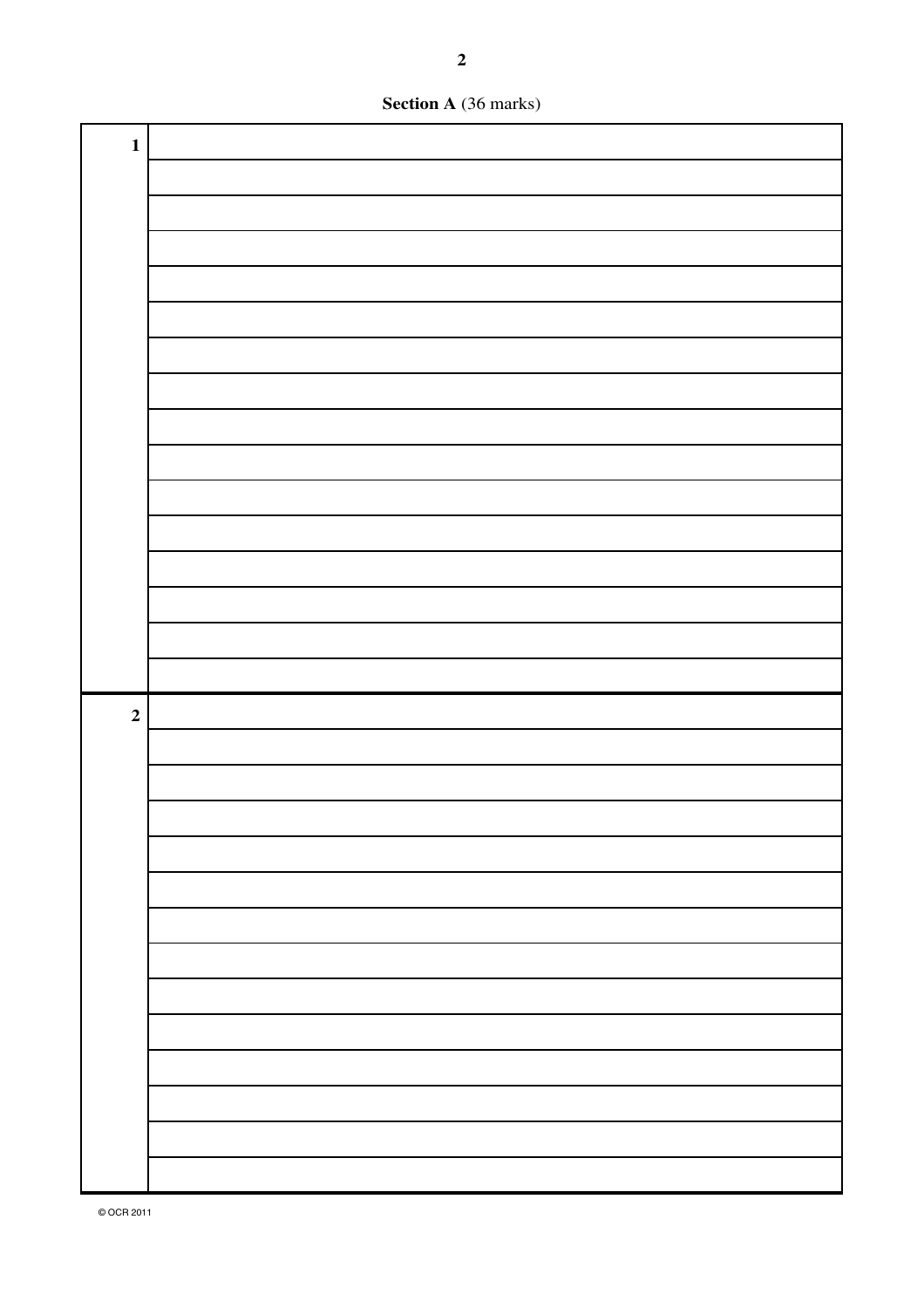| $\mathbf{3}$ |  |
|--------------|--|
|              |  |
|              |  |
|              |  |
|              |  |
|              |  |
|              |  |
|              |  |
|              |  |
|              |  |
|              |  |
|              |  |
|              |  |
|              |  |
|              |  |
|              |  |
|              |  |
|              |  |
|              |  |
|              |  |
|              |  |
|              |  |
|              |  |
|              |  |
|              |  |
|              |  |
|              |  |
|              |  |
|              |  |
|              |  |
|              |  |
|              |  |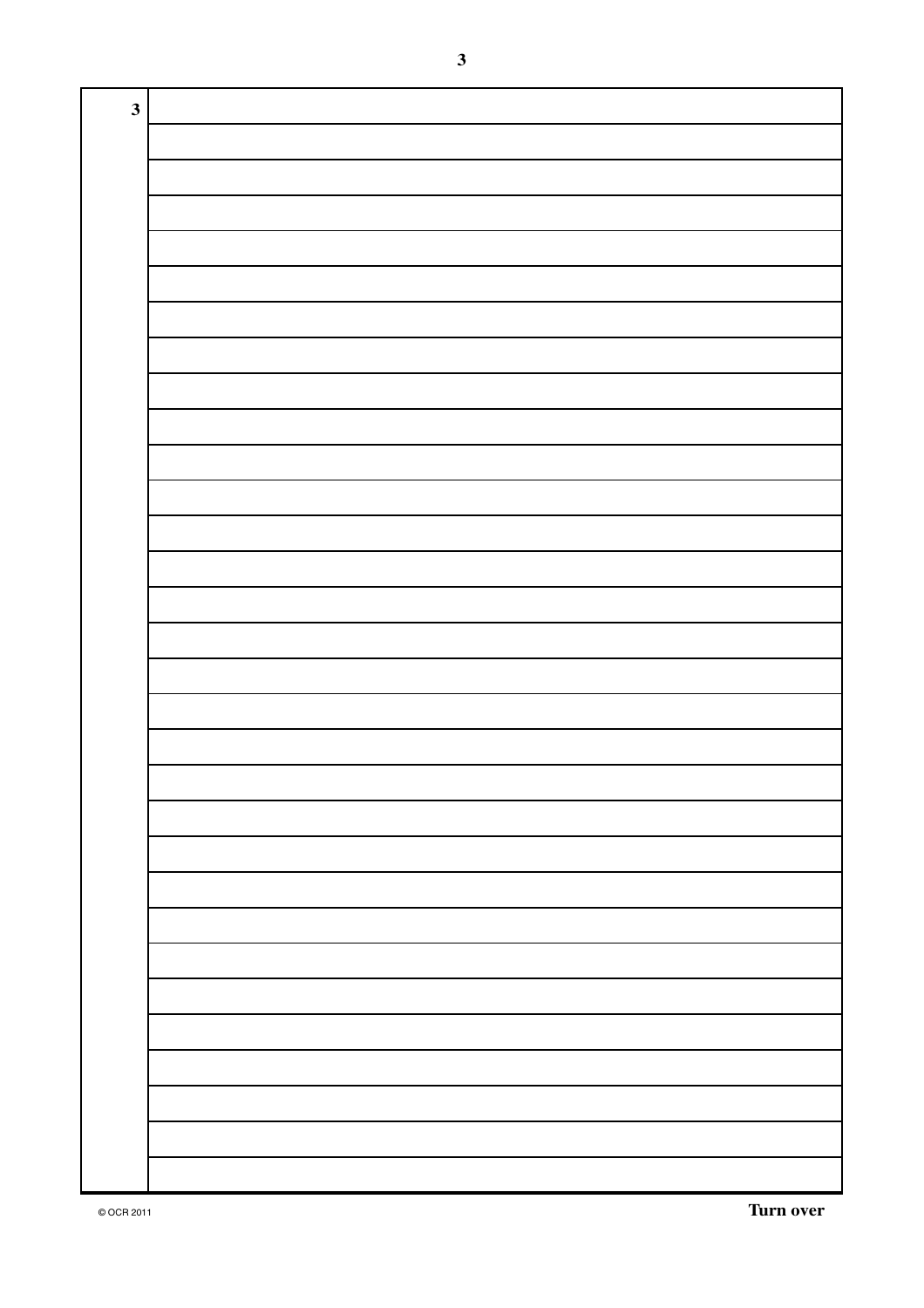| $\overline{\mathbf{4}}$ |  |
|-------------------------|--|
|                         |  |
|                         |  |
|                         |  |
|                         |  |
|                         |  |
|                         |  |
|                         |  |
|                         |  |
|                         |  |
|                         |  |
|                         |  |
|                         |  |
|                         |  |
|                         |  |
|                         |  |
|                         |  |
|                         |  |
|                         |  |
|                         |  |
|                         |  |
|                         |  |
|                         |  |
|                         |  |
|                         |  |
|                         |  |
|                         |  |
|                         |  |
|                         |  |
|                         |  |
|                         |  |
|                         |  |
|                         |  |
|                         |  |
|                         |  |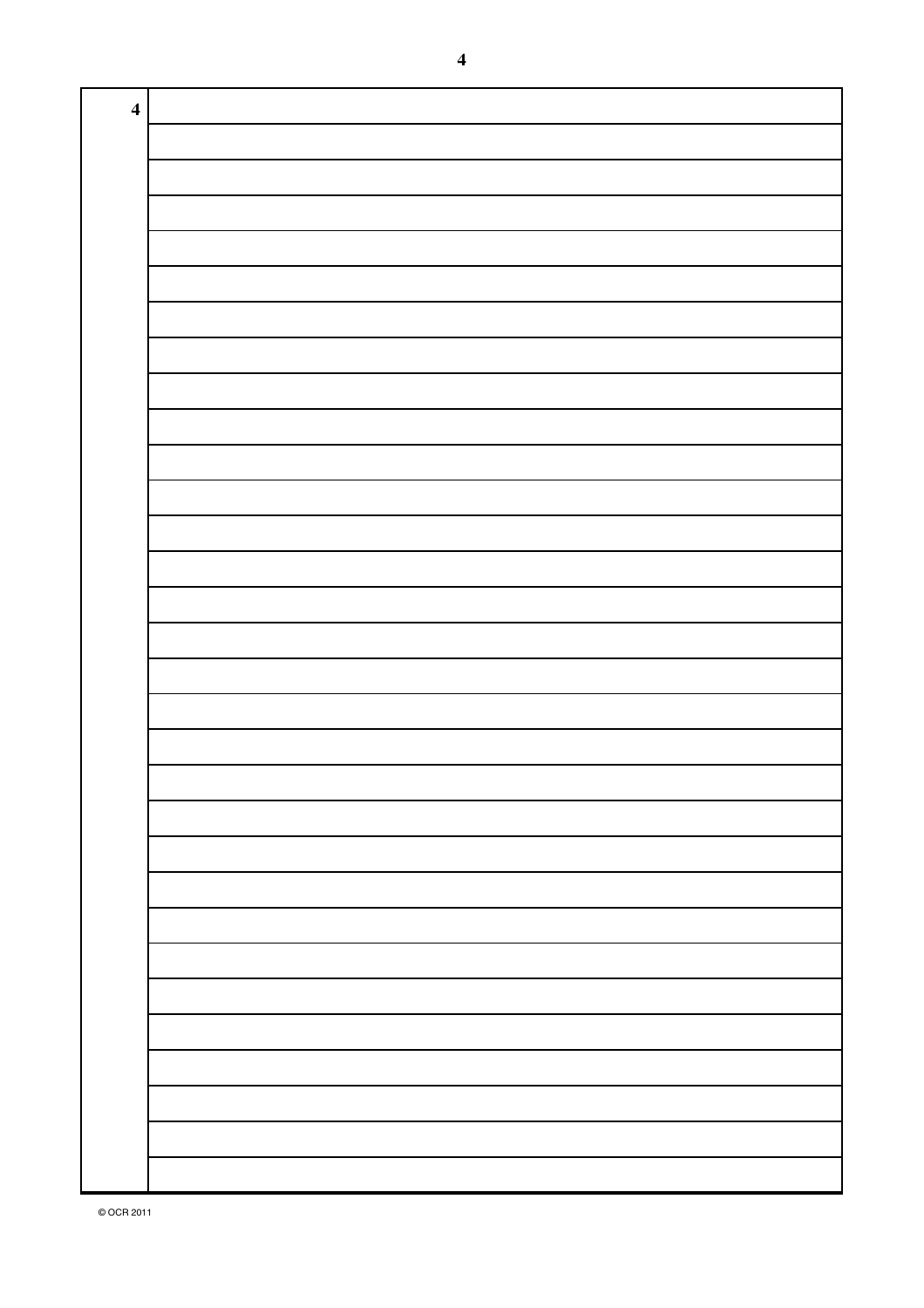| 5(i) |  |
|------|--|
|      |  |
|      |  |
|      |  |
|      |  |
|      |  |
|      |  |
|      |  |
|      |  |
|      |  |
|      |  |
|      |  |
| 5(i) |  |
|      |  |
|      |  |
|      |  |
|      |  |
|      |  |
|      |  |
|      |  |
|      |  |
|      |  |
|      |  |
|      |  |
|      |  |
|      |  |
|      |  |
|      |  |
|      |  |
|      |  |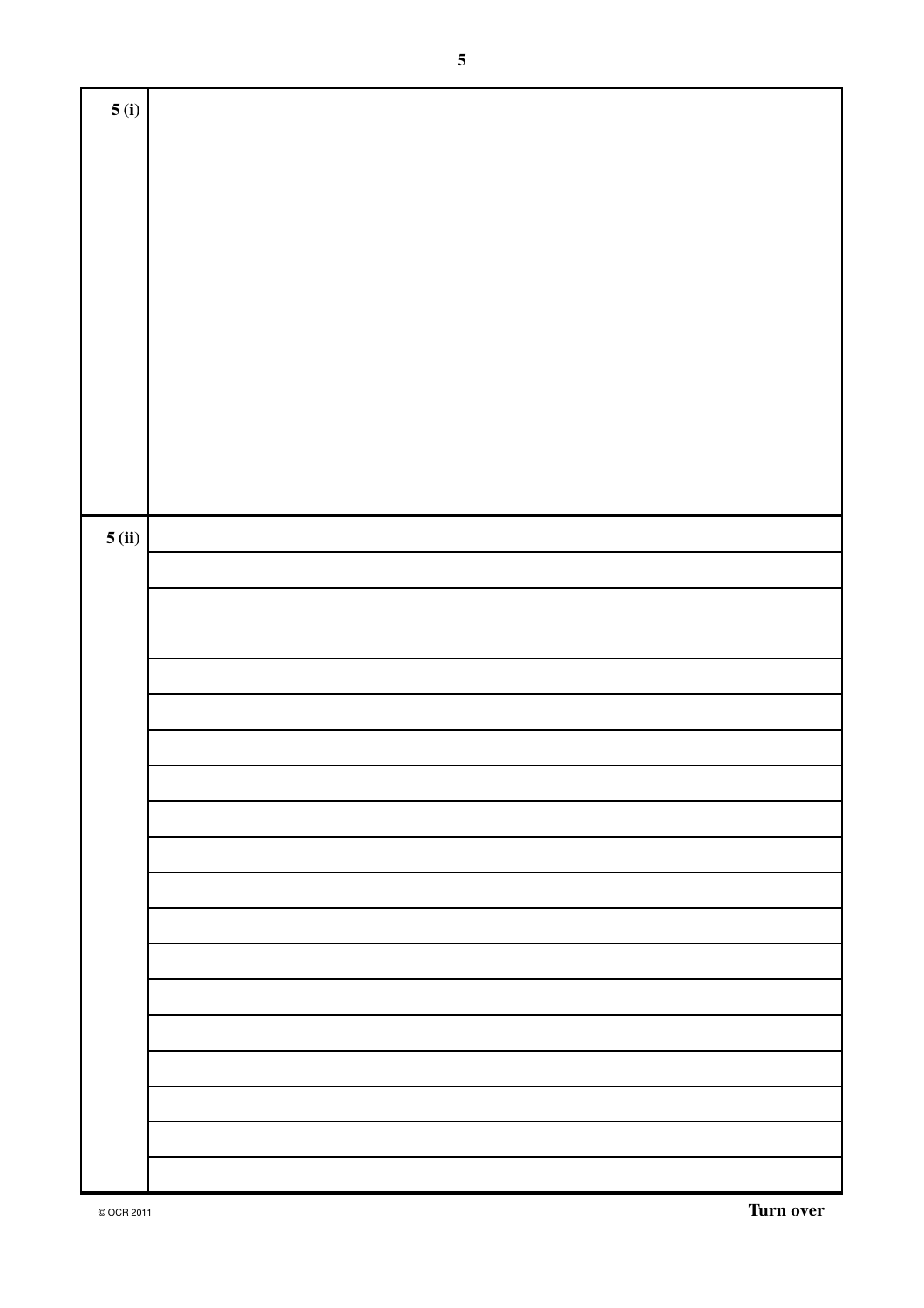| $\boldsymbol{6}$ |  |
|------------------|--|
|                  |  |
|                  |  |
|                  |  |
|                  |  |
|                  |  |
|                  |  |
|                  |  |
|                  |  |
|                  |  |
|                  |  |
|                  |  |
|                  |  |
|                  |  |
|                  |  |
|                  |  |
|                  |  |
|                  |  |
|                  |  |
|                  |  |
|                  |  |
|                  |  |
|                  |  |
|                  |  |



#### **Copyright Information**

OCR is committed to seeking permission to reproduce all third-party content that it uses in its assessment materials. OCR has attempted to identify and contact all copyright holders whose work is used in this paper. To avoid the issue of disclosure of answer-related information to candidates, all copyright acknowledgements are reproduced in the OCR Copyright Acknowledgements Booklet. This is produced for each series of examinations and is freely available to download from our public website (www.ocr.org.uk) after the live examination series.

If OCR has unwittingly failed to correctly acknowledge or clear any third-party content in this assessment material, OCR will be happy to correct its mistake at the earliest possible opportunity.

For queries or further information please contact the Copyright Team, First Floor, 9 Hills Road, Cambridge CB2 1GE.

OCR is part of the Cambridge Assessment Group; Cambridge Assessment is the brand name of University of Cambridge Local Examinations Syndicate (UCLES), which is itself a department of the University of Cambridge.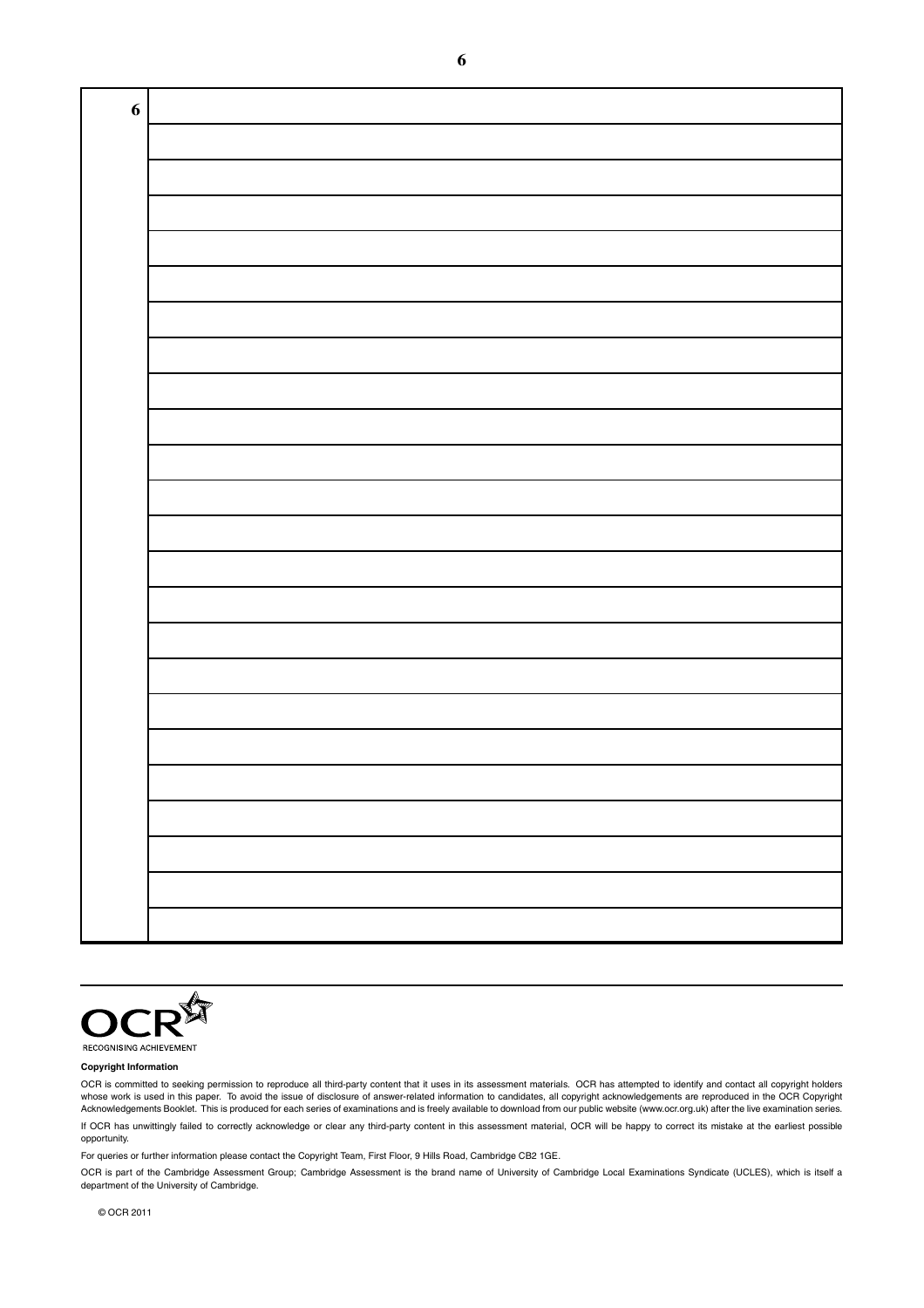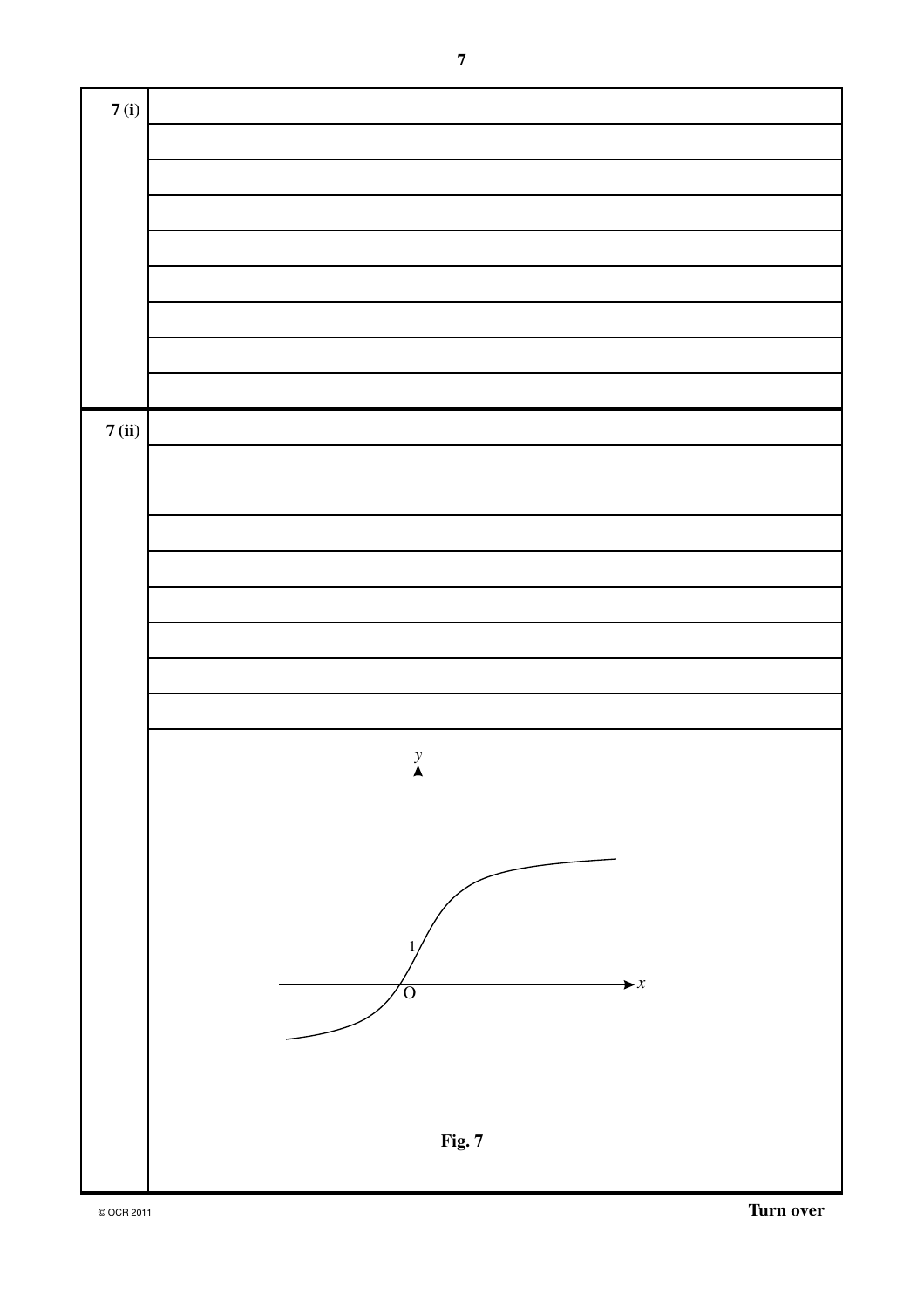**Section B** (36 marks)

| 8(i) |  |
|------|--|
|      |  |
|      |  |
|      |  |
|      |  |
|      |  |
|      |  |
|      |  |
|      |  |
|      |  |
|      |  |
|      |  |
|      |  |
|      |  |
|      |  |
|      |  |
|      |  |
|      |  |
|      |  |
|      |  |
|      |  |
|      |  |
|      |  |
|      |  |
|      |  |
|      |  |
|      |  |
|      |  |
|      |  |
|      |  |
|      |  |
|      |  |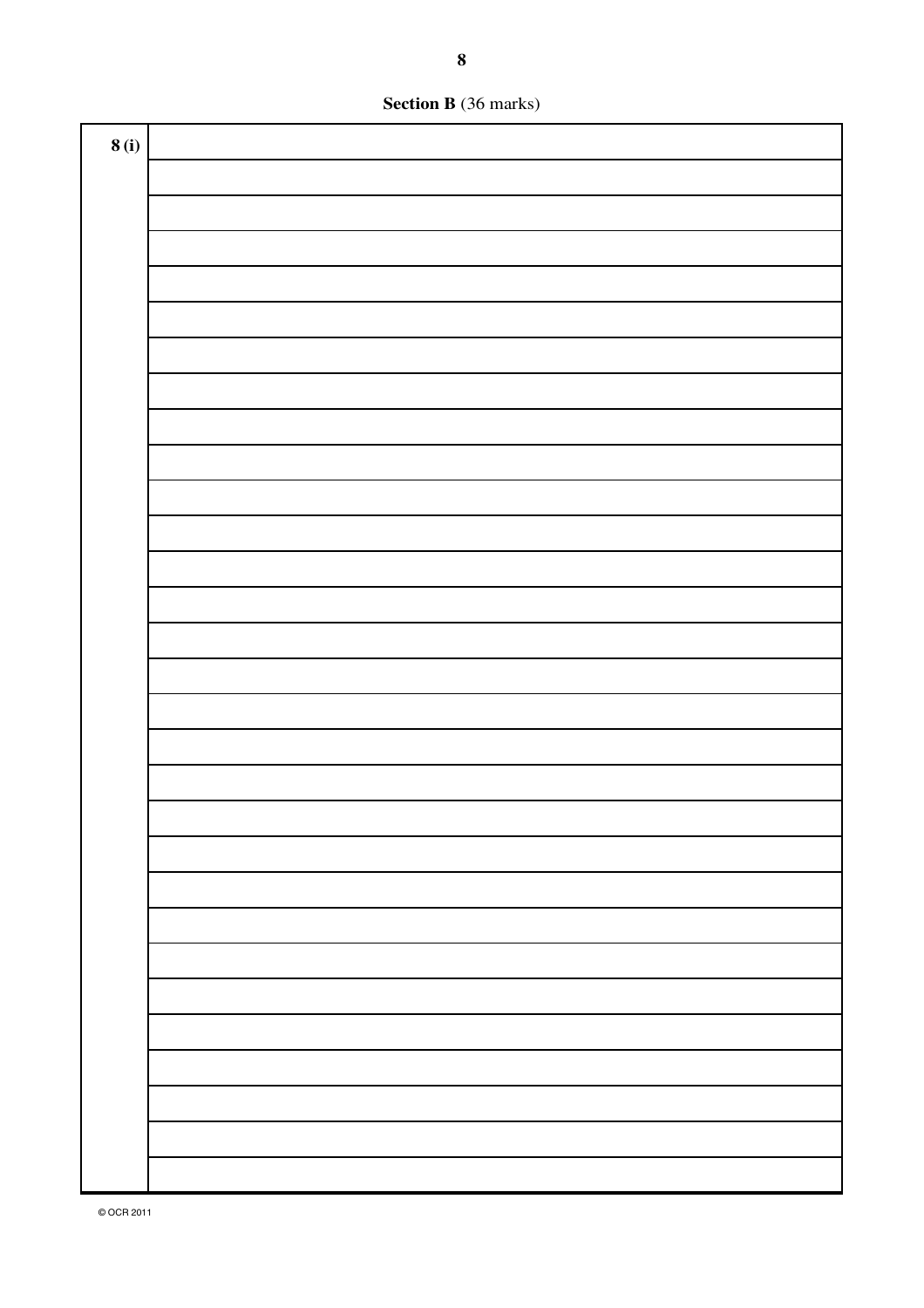| 8(i) |  |
|------|--|
|      |  |
|      |  |
|      |  |
|      |  |
|      |  |
|      |  |
|      |  |
|      |  |
|      |  |
|      |  |
|      |  |
|      |  |
|      |  |
|      |  |
|      |  |
|      |  |
|      |  |
|      |  |
|      |  |
|      |  |
|      |  |
|      |  |
|      |  |
|      |  |
|      |  |
|      |  |
|      |  |
|      |  |
|      |  |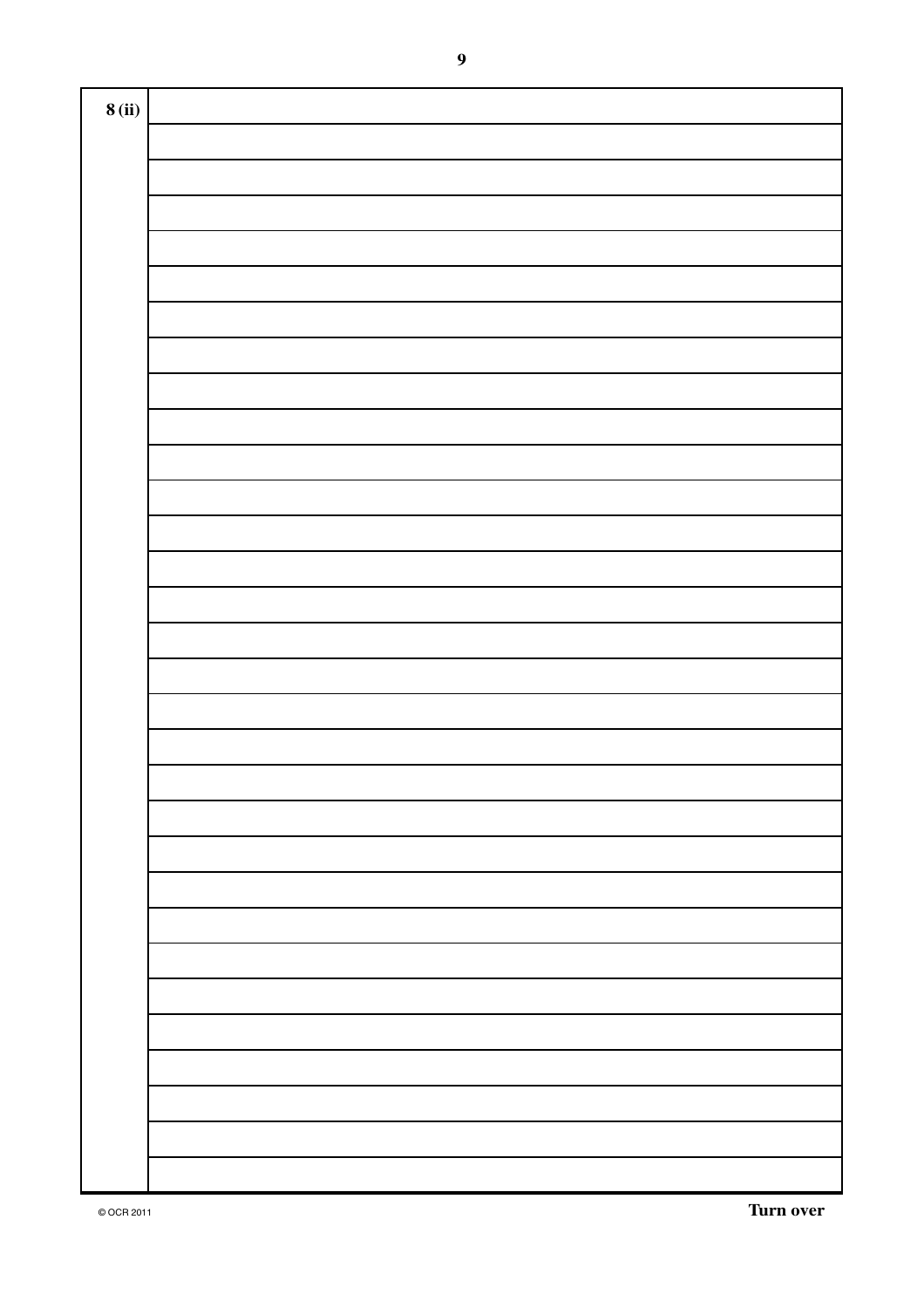| 8(iii) |  |
|--------|--|
|        |  |
|        |  |
|        |  |
|        |  |
|        |  |
|        |  |
|        |  |
|        |  |
|        |  |
|        |  |
|        |  |
|        |  |
|        |  |
|        |  |
|        |  |
|        |  |
| 9(i)   |  |
|        |  |
|        |  |
|        |  |
|        |  |
|        |  |
|        |  |
|        |  |
|        |  |
|        |  |
|        |  |
|        |  |
|        |  |
|        |  |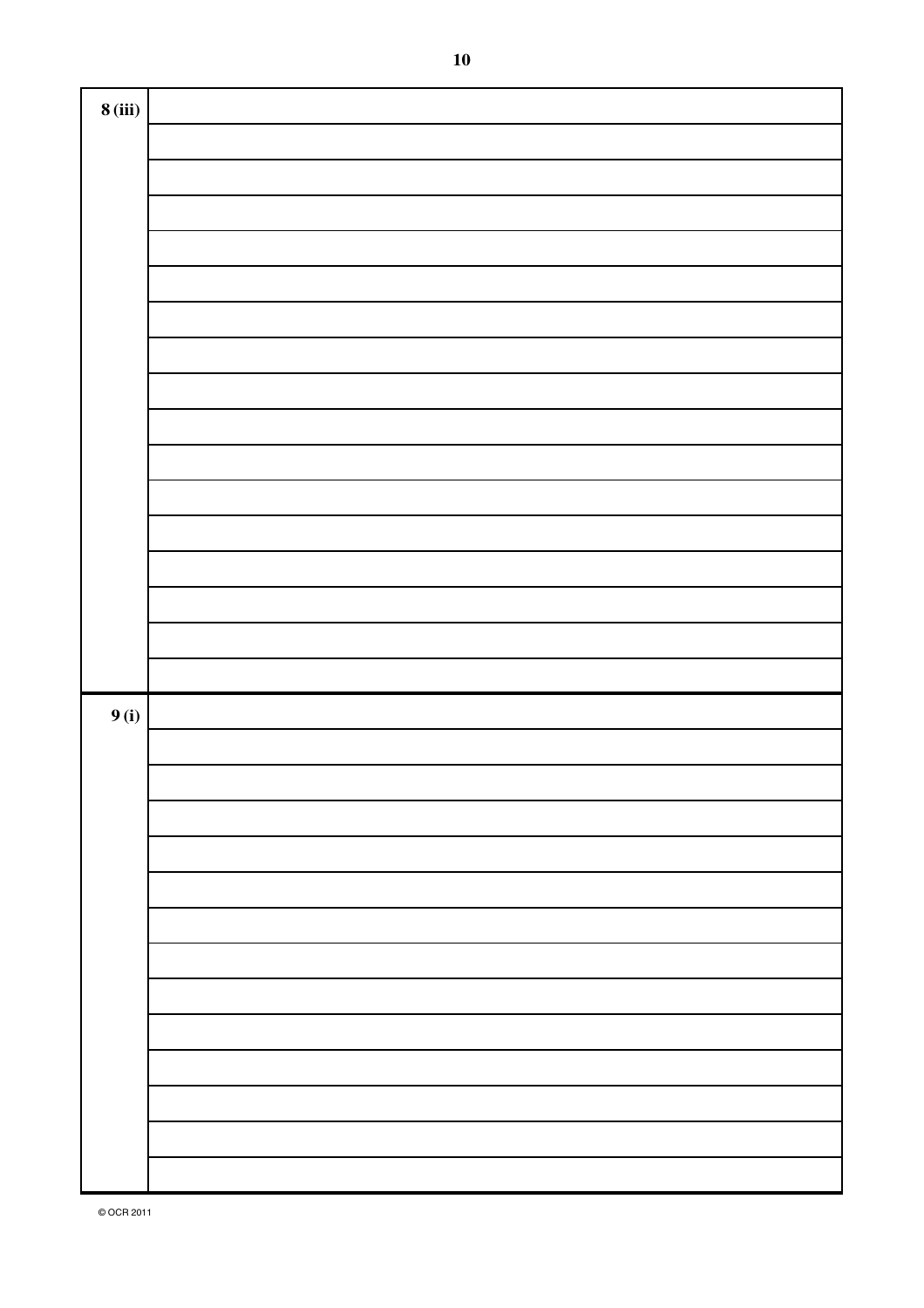| 9(ii)  |  |
|--------|--|
|        |  |
|        |  |
|        |  |
|        |  |
|        |  |
|        |  |
|        |  |
|        |  |
|        |  |
|        |  |
|        |  |
|        |  |
|        |  |
|        |  |
|        |  |
| 9(iii) |  |
|        |  |
|        |  |
|        |  |
|        |  |
|        |  |
|        |  |
|        |  |
|        |  |
|        |  |
|        |  |
|        |  |
|        |  |
|        |  |
|        |  |